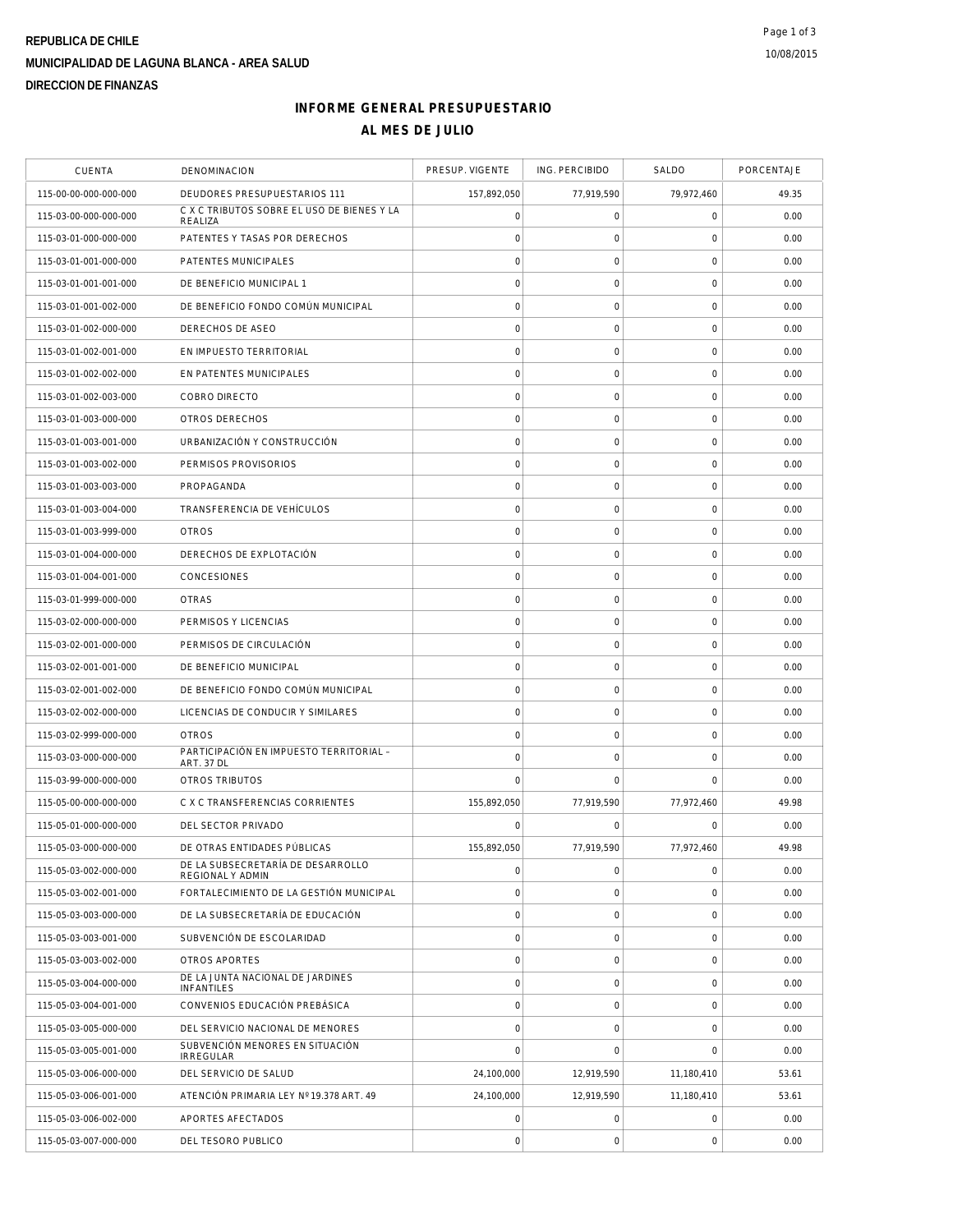# **REPUBLICA DE CHILE MUNICIPALIDAD DE LAGUNA BLANCA - AREA SALUD DIRECCION DE FINANZAS**

### **INFORME GENERAL PRESUPUESTARIO AL MES DE JULIO**

| <b>CUENTA</b>         | DENOMINACION                                                 | PRESUP. VIGENTE     | ING. PERCIBIDO      | SALDO               | PORCENTAJE |
|-----------------------|--------------------------------------------------------------|---------------------|---------------------|---------------------|------------|
| 115-05-03-007-999-000 | OTRAS TRANSFERENCIAS CORRIENTES DEL<br><b>TESORO PUBLICO</b> | 0                   | 0                   | $\mathbf 0$         | 0.00       |
| 115-05-03-099-000-000 | DE OTRAS ENTIDADES PÚBLICAS                                  | $\mathbf 0$         | $\mathsf{O}\xspace$ | $\mathbf 0$         | 0.00       |
| 115-05-03-100-000-000 | DE OTRAS MUNICIPALIDADES                                     | $\mathbf 0$         | 0                   | 0                   | 0.00       |
| 115-05-03-101-000-000 | DE LA MUNICIPALIDAD A SERVICIOS<br><b>INCORPORADOS A SU</b>  | 131,792,050         | 65,000,000          | 66,792,050          | 49.32      |
| 115-06-00-000-000-000 | C X C RENTAS DE LA PROPIEDAD                                 | $\mathbf 0$         | $\mathsf{O}\xspace$ | $\mathbf 0$         | 0.00       |
| 115-06-01-000-000-000 | ARRIENDO DE ACTIVOS NO FINANCIEROS                           | $\mathbf 0$         | $\mathsf{O}\xspace$ | $\mathbf 0$         | 0.00       |
| 115-06-02-000-000-000 | <b>DIVIDENDOS</b>                                            | $\circ$             | $\mathsf{O}\xspace$ | $\mathbf 0$         | 0.00       |
| 115-06-03-000-000-000 | <b>INTERESES</b>                                             | $\mathbf 0$         | $\mathsf{O}\xspace$ | $\mathbf 0$         | 0.00       |
| 115-06-04-000-000-000 | PARTICIPACIÓN DE UTILIDADES                                  | $\mathbf 0$         | $\mathsf{O}\xspace$ | $\mathsf{O}\xspace$ | 0.00       |
| 115-06-99-000-000-000 | OTRAS RENTAS DE LA PROPIEDAD                                 | $\mathbf 0$         | $\mathsf{O}\xspace$ | $\mathbf 0$         | 0.00       |
| 115-07-00-000-000-000 | C X C INGRESOS DE OPERACIÓN                                  | $\circ$             | $\mathsf{O}\xspace$ | $\mathbf 0$         | 0.00       |
| 115-07-01-000-000-000 | <b>VENTA DE BIENES</b>                                       | $\mathbf 0$         | $\mathsf{O}\xspace$ | $\mathbf 0$         | 0.00       |
| 115-07-02-000-000-000 | <b>VENTA DE SERVICIOS</b>                                    | $\mathbf 0$         | $\mathsf{O}\xspace$ | $\mathbf 0$         | 0.00       |
| 115-08-00-000-000-000 | C X C OTROS INGRESOS CORRIENTES                              | 2,000,000           | $\mathsf{O}\xspace$ | 2,000,000           | 0.00       |
| 115-08-01-000-000-000 | RECUPERACIONES Y REEMBOLSOS POR<br>LICENCIAS MÉDICAS         | 2.000.000           | 0                   | 2,000,000           | 0.00       |
| 115-08-01-001-000-000 | REEMBOLSO ART. 4 LEY N °19.345                               | 0                   | $\mathsf{O}\xspace$ | $\mathbf 0$         | 0.00       |
| 115-08-01-002-000-000 | RECUPERACIONES ART. 12 LEY N° 18.196                         | 2,000,000           | $\mathsf{O}\xspace$ | 2,000,000           | 0.00       |
| 115-08-02-000-000-000 | MULTAS Y SANCIONES PECUNIARIAS                               | $\mathbf 0$         | $\mathsf{O}\xspace$ | $\mathbf 0$         | 0.00       |
| 115-08-02-001-000-000 | MULTAS - DE BENEFICIO MUNICIPAL                              | $\mathbf 0$         | $\mathsf{O}\xspace$ | $\mathbf 0$         | 0.00       |
| 115-08-02-002-000-000 | MULTAS ART. 14, Nº 6, LEY Nº 18.695 - DE<br><b>BENEFICIO</b> | $\mathbf 0$         | $\mathsf{O}\xspace$ | $\mathbf 0$         | 0.00       |
| 115-08-02-003-000-000 | MULTAS LEY DE ALCOHOLES - DE BENEFICIO<br><b>MUNICIPAL</b>   | $\mathsf O$         | $\mathsf{O}\xspace$ | $\mathsf{O}\xspace$ | 0.00       |
| 115-08-02-004-000-000 | MULTAS LEY DE ALCOHOLES - DE BENEFICIO<br><b>SERVICIOS D</b> | $\circ$             | $\mathsf{O}\xspace$ | $\mathbf 0$         | 0.00       |
| 115-08-02-005-000-000 | REGISTRO DE MULTAS DE TRÁNSITO NO<br>PAGADAS - DE BEN        | $\circ$             | $\mathsf{O}\xspace$ | $\mathbf 0$         | 0.00       |
| 115-08-02-006-000-000 | REGISTRO DE MULTAS DE TRÁNSITO NO<br>PAGADAS - DE BEN        | $\mathbf 0$         | $\mathsf{O}\xspace$ | $\mathbf 0$         | 0.00       |
| 115-08-02-007-000-000 | MULTAS JUZGADO DE POLICÍA LOCAL - DE<br><b>BENEFICIO OTR</b> | $\mathsf{O}\xspace$ | $\mathsf{O}\xspace$ | $\mathbf 0$         | 0.00       |
| 115-08-02-008-000-000 | <b>INTERESES</b>                                             | $\mathbf 0$         | $\mathsf{O}\xspace$ | $\mathbf 0$         | 0.00       |
| 115-08-03-000-000-000 | PARTICIPACIÓN DEL FONDO COMÚN MUNICIPAL<br>- ART. 38         | $\mathbf 0$         | 0                   | 0                   | 0.00       |
| 115-08-03-001-000-000 | PARTICIPACIÓN ANUAL EN EL TRIENIO<br>CORRESPONDIENTE         | $\mathsf{O}\xspace$ | $\mathsf{O}\xspace$ | $\mathbf 0$         | 0.00       |
| 115-08-03-002-000-000 | POR MENORES INGRESOS PARA GASTOS DE<br>OPERACIÓN AJUS        | $\mathbf 0$         | $\mathsf{O}\xspace$ | $\mathbf 0$         | 0.00       |
| 115-08-04-000-000-000 | <b>FONDOS DE TERCEROS</b>                                    | $\mathbf 0$         | $\mathbf 0$         | $\mathbf 0$         | 0.00       |
| 115-08-04-001-000-000 | ARANCEL AL REGISTRO DE MULTAS DE<br>TRÁNSITO NO PAGAD        | $\mathbf 0$         | $\mathsf{O}\xspace$ | $\mathbf 0$         | 0.00       |
| 115-08-04-999-000-000 | OTROS FONDOS DE TERCEROS                                     | $\mathbf 0$         | $\mathsf{O}\xspace$ | $\mathbf 0$         | 0.00       |
| 115-08-99-000-000-000 | <b>OTROS</b>                                                 | $\mathbf 0$         | $\mathsf{O}\xspace$ | $\mathbf 0$         | 0.00       |
| 115-08-99-001-000-000 | DEVOLUCIONES Y REINTEGROS NO<br>PROVENIENTES DE IMPUE        | $\circ$             | $\mathsf{O}\xspace$ | $\mathbf 0$         | 0.00       |
| 115-08-99-999-000-000 | <b>OTROS</b>                                                 | $\mathsf{O}\xspace$ | $\mathsf{O}\xspace$ | $\mathbf 0$         | 0.00       |
| 115-10-00-000-000-000 | C X C VENTA DE ACTIVOS NO FINANCIEROS                        | $\circ$             | $\mathbf 0$         | $\mathbf 0$         | 0.00       |
| 115-10-01-000-000-000 | TERRENOS                                                     | $\mathsf{O}\xspace$ | $\mathsf{O}\xspace$ | $\mathbf 0$         | 0.00       |
| 115-10-02-000-000-000 | <b>EDIFICIOS</b>                                             | $\circ$             | $\mathsf{O}\xspace$ | $\mathbf 0$         | 0.00       |
| 115-10-03-000-000-000 | <b>VEHÍCULOS</b>                                             | $\mathbf 0$         | 0                   | $\mathbf 0$         | 0.00       |
| 115-10-04-000-000-000 | MOBILIARIO Y OTROS                                           | $\mathsf{O}\xspace$ | $\mathsf{O}\xspace$ | $\mathbf 0$         | 0.00       |
| 115-10-05-000-000-000 | MÁQUINAS Y EQUIPOS                                           | $\mathbf 0$         | $\mathsf{O}\xspace$ | $\mathbf 0$         | 0.00       |
| 115-10-06-000-000-000 | EQUIPOS INFORMÁTICOS                                         | $\mathsf{O}\xspace$ | $\mathsf{O}\xspace$ | $\mathbf 0$         | 0.00       |
| 115-10-07-000-000-000 | PROGRAMAS INFORMÁTICOS                                       | $\circ$             | $\mathsf{O}\xspace$ | $\mathbf 0$         | 0.00       |